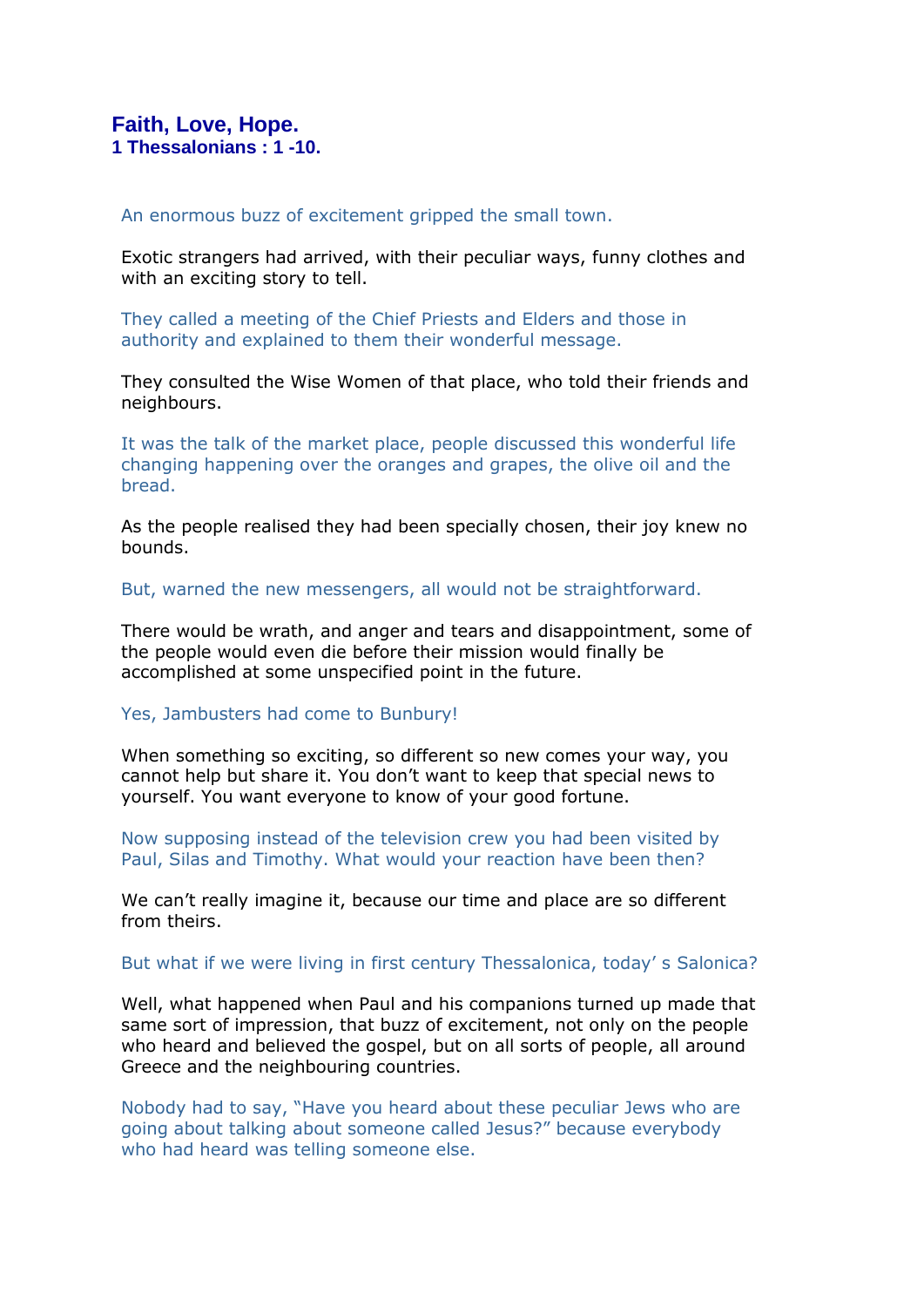And this message was truly amazing.

Many scholars believe that this letter to the Thessalonians, written by Paul, is the earliest Christian writing. There were certainly no gospels as we know them, telling of the life and work of Jesus.

So the only way of bringing the gospel, that is the exciting good news about God's enormous love for us all, sending his Son to die so that our sins may be forgiven, and then conquering death by his extraordinary and mysterious resurrection, was to go out into the world and tell it.

And that was Paul's life work.

He, with Silas or Silvanus, and Timothy had all gone to Thessalonica to tell of Jesus. He had gathered up those who were interested into a group known as a church, and so the Church there was born.

They had made a good start, and Paul was pleased with them. But he had other work to do, and so he had to leave them to their own devices. The simplest way to keep in contact was by letter, and we know Paul wrote many more than have survived today.

However, this one to the Thessalonians did, and here is Paul's message.

God, by the Holy Spirit, has given the Thessalonians the gifts of faith, love and hope.

When Paul wrote to the Galations later on, he gave them a list of gifts of the Spirit, and there he added joy, second only to love.

Paul reminds his readers that this little gathering, the Church, was made by God, it belongs to him, and it exists entirely because of him. And we are chosen today to be his Church. And we exist because of God. We are chosen, all of us.

And just as God chose the Thessalonians to do his joyful and exciting work of faith, love and hope back then, so he is calling us today to do the same. And so that we can, God has given us the tools we need, these gifts of the Holy Spirit.

It is faith that enables us to work for God; that plunge in the dark; it is his love for us that keeps us going when things get tough; and in hope we have the courage to overcome and endure.

Faith doesn't mean sitting back and waiting for things to happen. Having faith enables us to work towards an end we cannot see.

In the film world, one little scene is not the whole story, we have faith that the finished result will be so much better and everything will fall into place.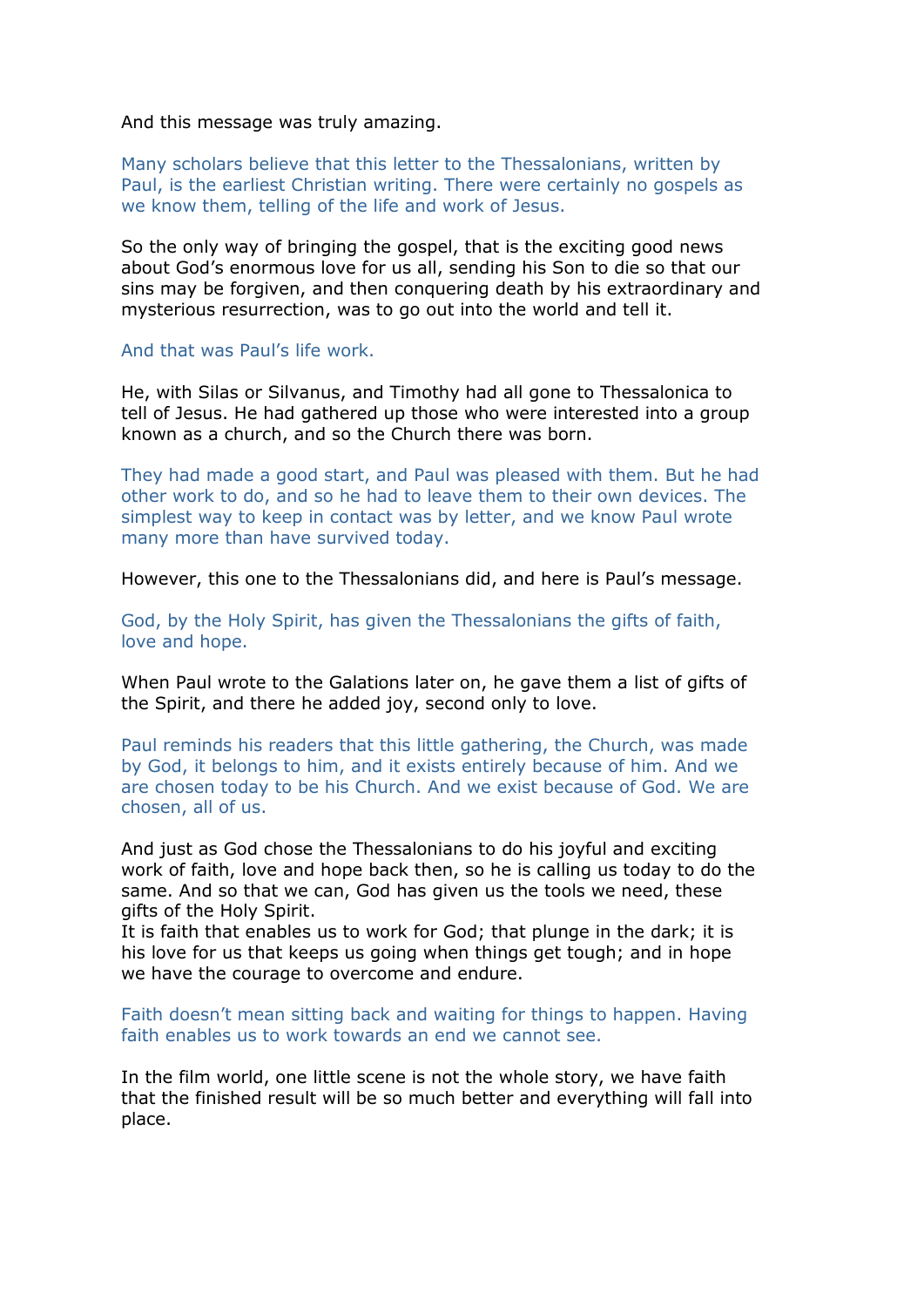Back in Bunbury, some of the villagers were specially chosen to take part in the film. What a privilege and source of pride and responsibility that brought!

#### What joy!

Of course, not everybody was chosen who wanted to be, and that caused sadness and disappointment.

But the good news of Jesus is that all of us are chosen to work for him, not just the photogenic, the young, the energetic.

No. God has a job for each of us.

And this should be a source of pride, of joy, of privilege for us.

I do not often see people here proclaiming that they have a special task to do for Jesus! But we should!

If you were an aspiring actor and your most admired hero or heroine was working in Bunbury right now, you would feel it a great honour to be near them, to watch them work, to make them tea, to fetch and carry, just so that some of their Charisma would rub off.

The sad thing is, that famous person probably isn't very interested in you.

But Jesus is.

His love for *just you alone* is so immense that you can't get your head round it.

Jesus' great commandment to us all was to love one another as he loves us.

And the greatest thing we can do for Jesus is just to love him.

A mutual love.

Jesus loves us, we love him.

That special kind of love when we would do anything for the one we love.

We sometimes do say we love Jesus, but do we mean it? When you love another human being, a partner, a child, you do all you can for them.

Many of us remember Dorothy Vickers.

I'm sure she would be surprised at being mentioned in a sermon, but although she had no children of her own, she showed such love to the children who entered her life.

But Jesus is our very own.